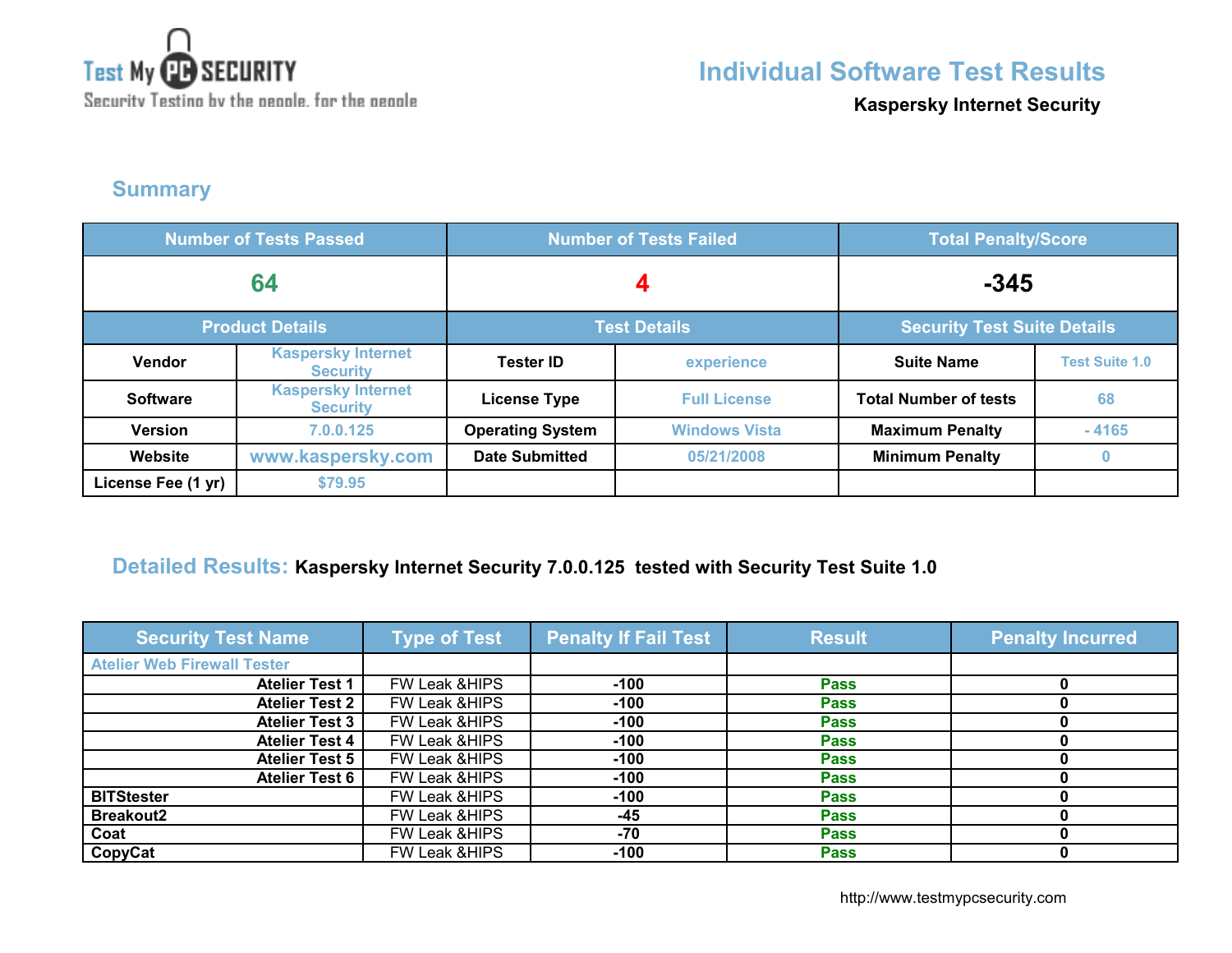

Security Testing by the geople, for the geople

# **Individual Software Test Results**

#### **Kaspersky Internet Security**

| <b>Security Test Name</b> | <b>Type of Test</b>      | <b>Penalty If Fail Test</b> | <b>Result</b> | <b>Penalty Incurred</b> |
|---------------------------|--------------------------|-----------------------------|---------------|-------------------------|
| <b>CPIL Suite</b>         |                          |                             |               |                         |
| Test 1                    | FW Leak &HIPS            | $-100$                      | <b>Pass</b>   | 0                       |
| Test 2                    | <b>FW Leak &amp;HIPS</b> | $-100$                      | <b>Pass</b>   | $\overline{\mathbf{0}}$ |
| Test 3                    | FW Leak &HIPS            | $-100$                      | <b>Pass</b>   | 0                       |
| <b>Comodo ICMP</b>        |                          |                             |               |                         |
| <b>ICMP Test 1</b>        | <b>FW Leak Only</b>      | $-100$                      | Fail          | $-100$                  |
| <b>ICMP Test 2</b>        | <b>FW Leak Only</b>      | $-100$                      | <b>Pass</b>   | 0                       |
| <b>DNStest</b>            | FW Leak Only             | $-45$                       | <b>Pass</b>   | 0                       |
| <b>DNStester</b>          | <b>FW Leak Only</b>      | $-45$                       | <b>Pass</b>   | 0                       |
| <b>Delete Volume</b>      | <b>HIPS Only</b>         | $-45$                       | Fail          | $-45$                   |
| <b>FireHole</b>           | FW Leak &HIPS            | $-100$                      | <b>Pass</b>   | 0                       |
| <b>FPR</b>                |                          |                             |               |                         |
| and CPIL Test 1           | FW Leak &HIPS            | $-100$                      | <b>Pass</b>   | 0                       |
| and CPIL Test 2           | FW Leak &HIPS            | $-100$                      | <b>Pass</b>   | $\mathbf 0$             |
| and CPIL Test 3           | FW Leak &HIPS            | $-100$                      | <b>Pass</b>   | 0                       |
| and Wallbreaker Test 1    | FW Leak &HIPS            | $-25$                       | <b>Pass</b>   | 0                       |
| and Wallbreaker Test 2    | FW Leak &HIPS            | $-25$                       | <b>Pass</b>   | 0                       |
| and Wallbreaker Test 3    | FW Leak &HIPS            | $-25$                       | <b>Pass</b>   | 0                       |
| and Wallbreaker Test 4    | FW Leak &HIPS            | $-25$                       | <b>Pass</b>   | 0                       |
| and PCFlank               | FW Leak &HIPS            | $-100$                      | <b>Pass</b>   | 0                       |
| <b>Ghost</b>              | FW Leak &HIPS            | $-50$                       | <b>Pass</b>   | 0                       |
| Jumper                    | <b>FW Leak &amp;HIPS</b> | $-100$                      | <b>Pass</b>   | 0                       |
| <b>Keylogtest</b>         | <b>HIPS Only</b>         | $-100$                      | <b>Pass</b>   | 0                       |
| <b>KiLL</b>               | <b>HIPS Only</b>         | $-45$                       | <b>Pass</b>   | 0                       |
| LeakTest v 1.2            | <b>FW Leak Only</b>      | $-100$                      | <b>Pass</b>   | 0                       |
| <b>Osfwbypass</b>         | FW Leak &HIPS            | $-100$                      | <b>Pass</b>   | 0                       |
| <b>PCFlank</b>            | FW Leak &HIPS            | $-100$                      | <b>Pass</b>   | $\mathbf 0$             |
| <b>Runner</b>             | FW Leak &HIPS            | $-100$                      | <b>Pass</b>   | 0                       |
| <b>Spycar Suite</b>       |                          |                             |               |                         |
| <b>HKCU_Run.exe</b>       | <b>HIPS Only</b>         | $-10$                       | <b>Pass</b>   | $\mathbf 0$             |
| <b>HKCU RunOnce.exe</b>   | <b>HIPS Only</b>         | $-10$                       | <b>Pass</b>   | 0                       |
| <b>HKCU_RunOnceEx.exe</b> | <b>HIPS Only</b>         | $-10$                       | <b>Pass</b>   | 0                       |
| <b>HKLM_Run.exe</b>       | <b>HIPS Only</b>         | $-10$                       | <b>Pass</b>   | 0                       |
| <b>HKLM RunOnce.exe</b>   | <b>HIPS Only</b>         | $-10$                       | <b>Pass</b>   | 0                       |
| <b>HKLM RunOnceEx.exe</b> | <b>HIPS Only</b>         | $-10$                       | <b>Pass</b>   | 0                       |
| IE-HomepageLock.exe       | <b>HIPS Only</b>         | $-10$                       | <b>Pass</b>   | 0                       |
| IE-KillAdvancedTab.exe    | <b>HIPS Only</b>         | $-10$                       | <b>Pass</b>   | 0                       |